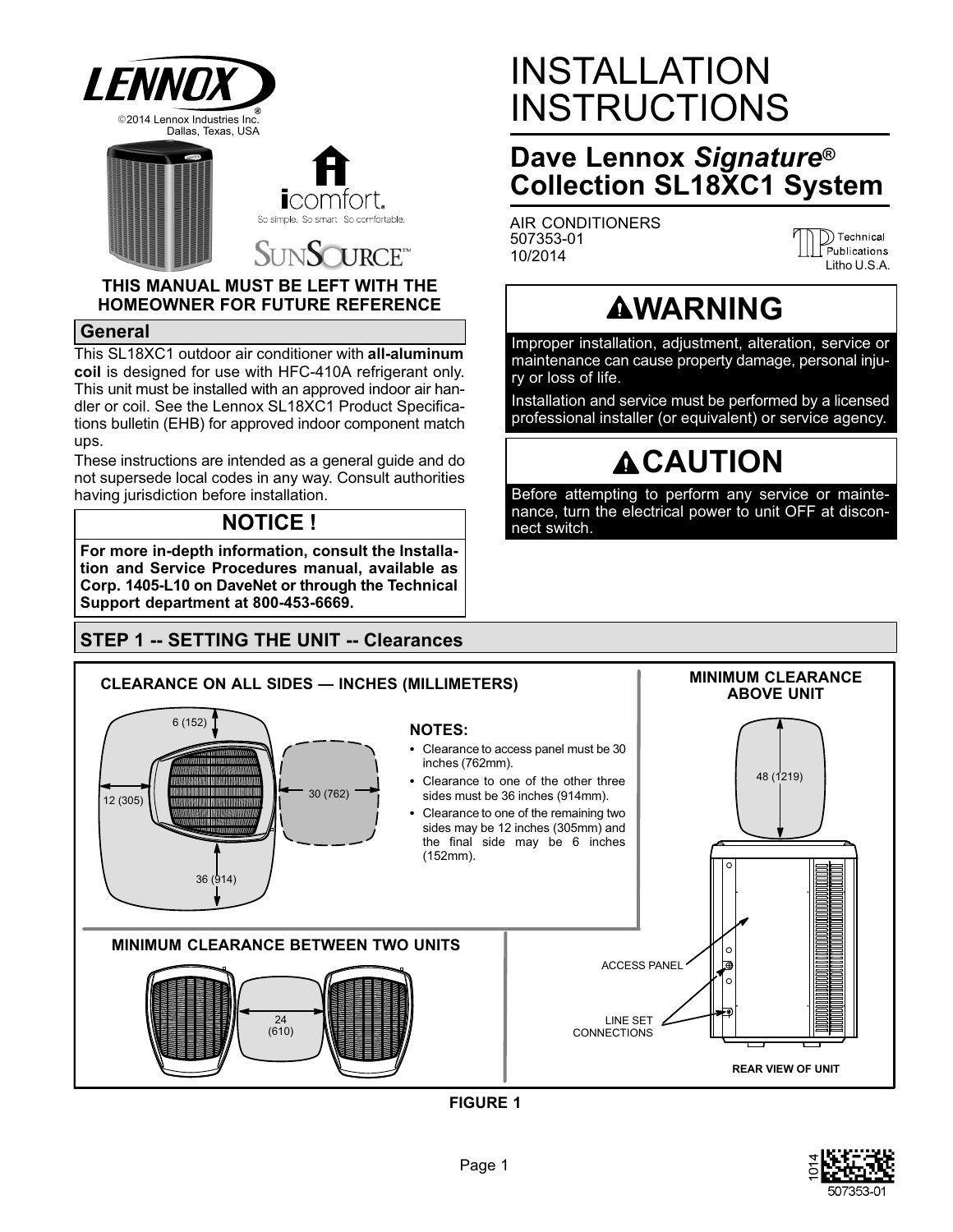## **STEP 1 -- SETTING THE UNIT (Continued) -- Dimensions / Placement**

#### **UNIT DIMENSIONS - INCHES (MM)**



# **WARNING**

To prevent personal injury, as well as damage to panels, unit or structure, observe the following:

While installing or servicing this unit, carefully stow all removed panels so that the panels will not cause injury to personnel, objects or nearby structures. Also, take care to store panels where they will not be subject to damage (e.g., being bent or scratched).

While handling or stowing the panels, consider any weather conditions (especially wind) that may cause panels to be blown around and damaged.

#### **CAUTION** Ω

As with any mechanical equipment, contact with sharp sheet metal edges can result in personal injury. Take care while handling this equipment and use protective clothing.

### **NOTICE !**

#### **Roof Damage!**

**This system contains both refrigerant and oil. Some rubber roofing material may absorb oil, causing the rubber to degrade. Failure to follow this notice could result in damage to roof surface.**

### **IMPORTANT !**

**Exhaust vents from dryers, water heaters and furnaces should be directed away from the outdoor unit. Prolonged exposure to exhaust gases and the chemicals contained within them may cause condensation to form on the steel cabinet and other metal components of the outdoor unit. This will diminish unit performance and longevity.**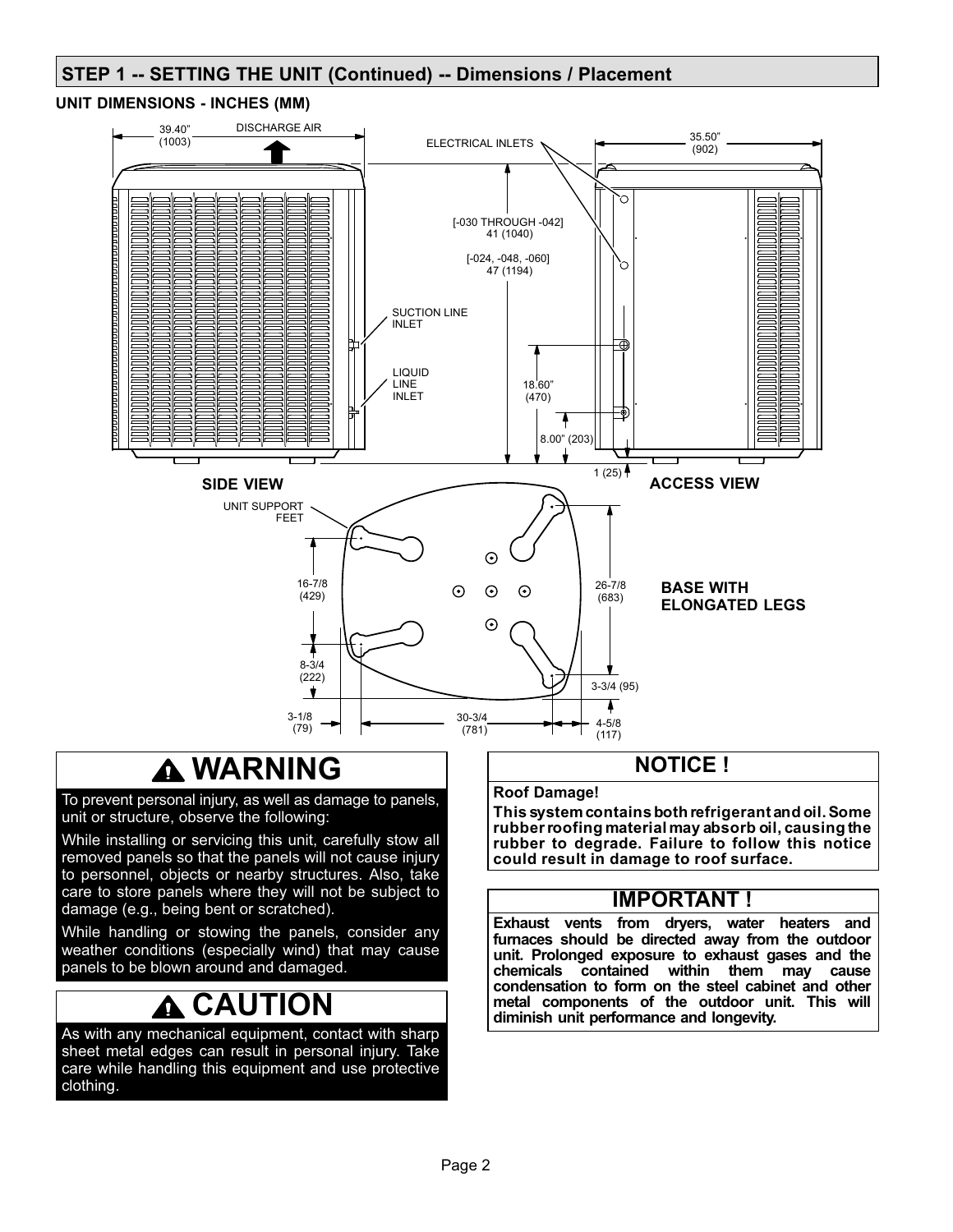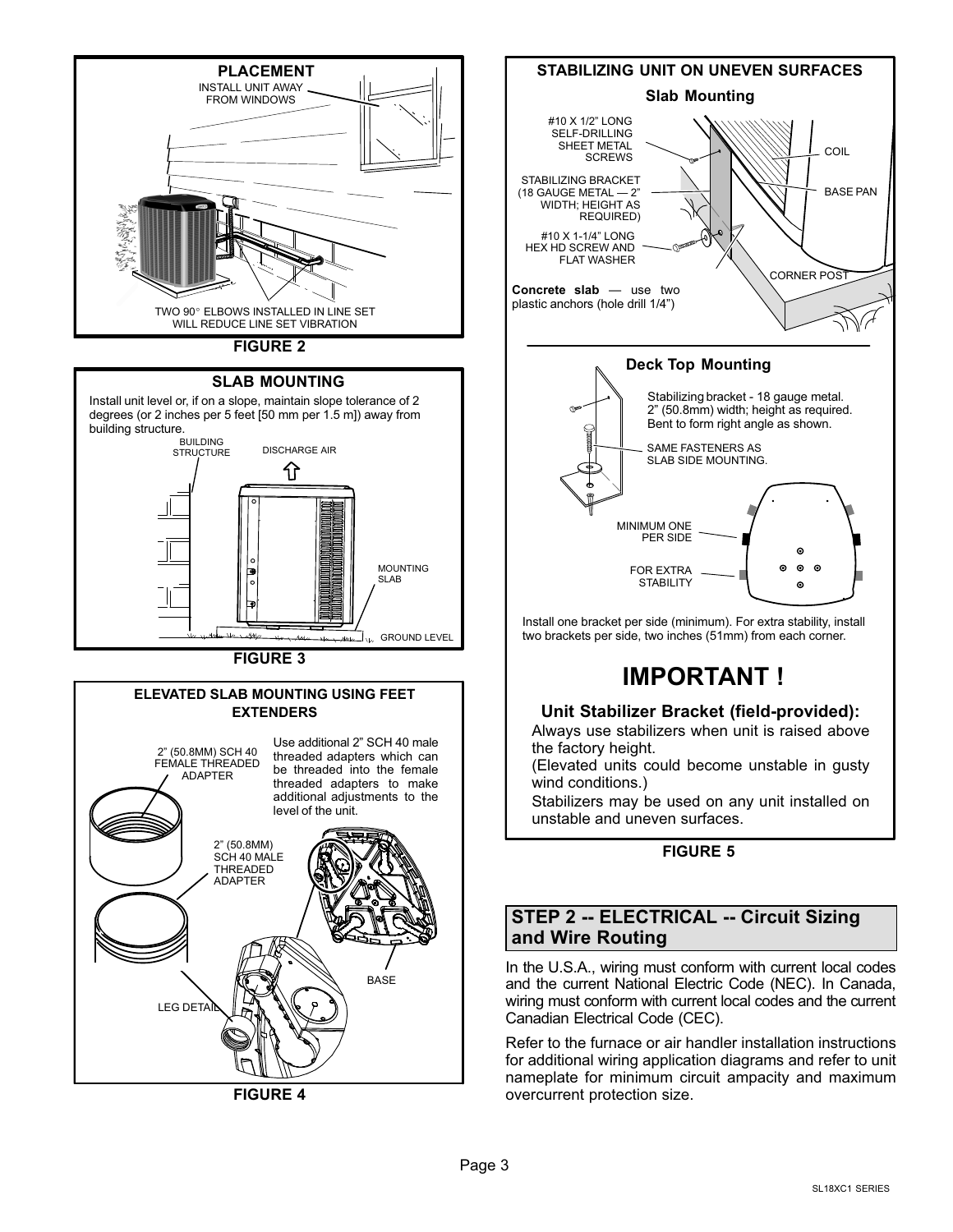#### **24VAC TRANSFORMER**

Use the transformer provided with the furnace or air handler for low‐voltage control power (24VAC - 40 VA minimum).



when unit is not in operation on units with single‐pole contactors. Disconnect all remote electric power supplies before opening access panel. Unit may have multiple power supplies.

## **IMPORTANT !**

**If unit is equipped with a crankcase heater, it should be energized 24 hours before unit start-up to prevent compressor damage as a result of slugging.**

1. **Size Circuit and Install Disconnect**: Refer to unit nameplate for minimum circuit ampacity, and maximum fuse or circuit breaker size (HACR per NEC). Install pow-

#### **A. ROUTE CONTROL WIRES — NON-COMMUNICATING**

Install low voltage control wiring from outdoor to indoor unit and from thermostat to indoor unit. All low voltage wiring must enter unit through provided field-installed busing installed in electrical inlet.

Run 24VAC control wires through hole with grommet.

Make 24VAC control wire connections to heat pump control (A175).

**NOTE** — Wire tie provides low voltage wire strain relief and maintains separation of field-installed low and high voltage circuits*.* **NOTE** — Do not bundle any excess 24VAC control wires inside control box*.*

**NOTE** — For proper voltages, select control wires gauge per table below.

| WIRE RUN LENGTH               |     | AWG# INSULATION TYPE |
|-------------------------------|-----|----------------------|
| LESS THAN 100' (30 METERS)    | -18 | TEMPERATURE RATING   |
| MORE THAN 100' (30 METERS) 16 |     | 35°C MINIMUM.        |

### **B. ROUTE CONTROL WIRES — COMMUNICATING**

Maximum length of wiring (18 gauge) for all connections on the RSBus is 1500 feet (457 meters). Wires should be color-coded, with a temperature rating of 95ºF (35ºC) minimum, and solid-core (Class II Rated Wiring). All low voltage wiring must enter unit through provided field-installed busing installed in electrical inlet.

**DISCHARGE (ESD)**

**Procedures**

Communicating systems using the iComfort<sup>-M</sup>-enabled thermostat require four thermostat wires between the thermostat and the furnace/air handler control and four wires between the outdoor unit and the furnace/air handler control. When a thermostat cable with more than four wires is used, the extra wires must be properly connected to avoid electrical noise (see illustration below).

Use a wire nut to bundle the four unused wires at each end of the cable. Each bundle should also include an additional wire that should be connected on each end to the C terminal as shown in figure [7](#page-4-0).



#### er wiring and properly sized disconnect switch.

*NOTE — Units are approved for use only with copper conductors. Ground unit at disconnect switch or connect to an earth ground.*

2. **Install Thermostat**: Install room thermostat (ordered separately) on an inside wall in the center of the conditioned area and 5 feet (1.5m) from the floor. The thermostat should not be installed on an outside wall or where it can be affected by sunlight or drafts.

*NOTE — 24VAC, Class II circuit connections are made in the control box.*

# **A** CAUTION

**ELECTROSTATIC Precautions and** Electrostatic discharge can affect electronic components. Take care during unit installation and service to protect the unit's electronic controls. Precautions will help to avoid control exposure to electrostatic discharge by putting the unit, the control and the technician at the same electrostatic potential. Touch hand and all tools on an unpainted unit surface before performing any service procedure to neutralize electrostatic charge.

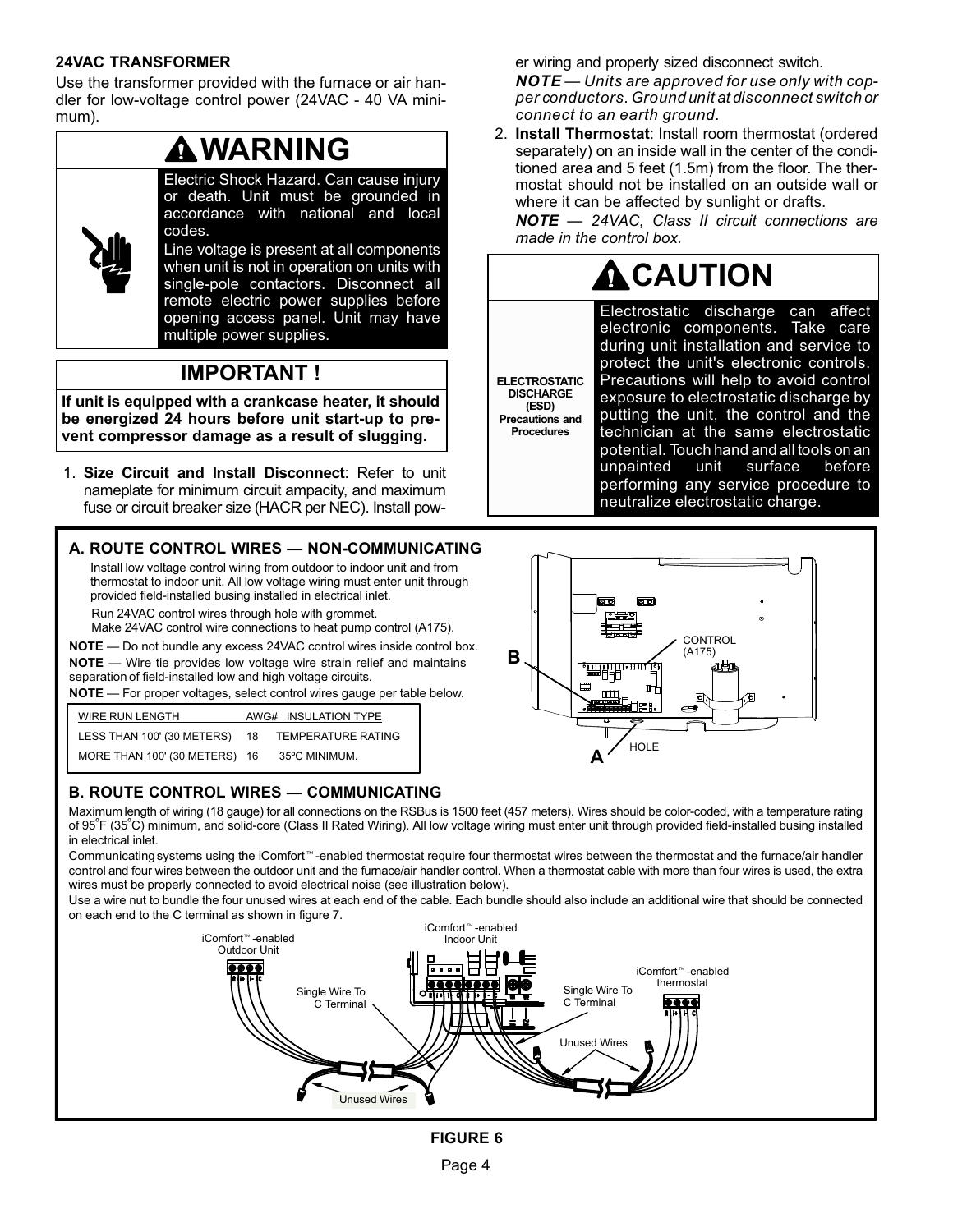<span id="page-4-0"></span>

**FIGURE 8**

Page 5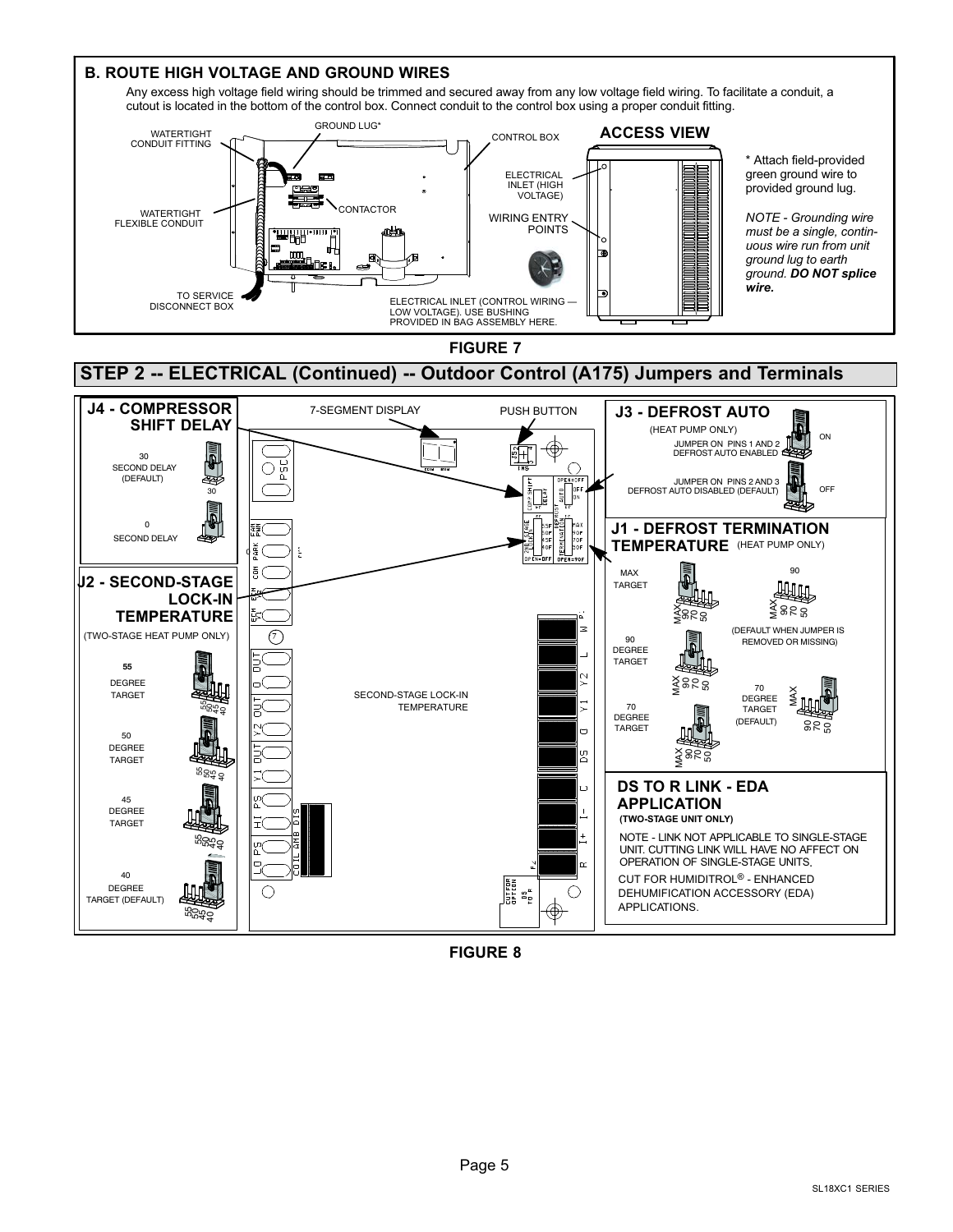### **STEP 2 -- ELECTRICAL (Continued) -- Field Control Wiring**

On−board link

The following two illustrations provide examples of control wiring connections when using a non-communicating thermostat. For examples of control wiring in complete or partial communicating systems, see the iComfort<sup>- $M$ </sup>-enabled thermostat *Quick Start Guide* which is provided with the thermostat.



**Furnace Control ComfortSense**- **7000 Thermostats**

**1**

**Single−Stage Catalog # Y0349 or Y2081**

- **DS Air Conditioner Control** Low voltage thermostat wiring **R O W** Flat metal jumper **G L L 3 W2 H** 1. Thermostat **T** terminals are used for outdoor sen-**Y2 W1** sor input. Sensor provides input for thermostat's **DH Y1 O** outdoor temperature display (optional). **O** 2. **R** to **L** connection is required for this model only  $\mathbf{T}$ **R** when used with the ComfortSense® 7000 ther-**DS H** т mostat - (catalog number Y0349). Resistor Kit **C C** (catalog number 47W97) is required and must be  $\Delta$ **D** ordered separately. **Y1 B** 3. Cut on-board link (clippable wire) **DS-R** for Humi-**Y2** ditrol® or Harmony IIIt applications. This will slow **i− Y2** the indoor blower motor to the lowest speed set-**G i+** ting. See furnace installation instruction or prod-**Y1** (၉၇) uct specification bulletin for lowest fan speed in-**R C** formation. **W T W1 T** Cut on-board link (W914) (clippable wire) from DS to R for dehumidification (Optional).
	- **FIGURE 10**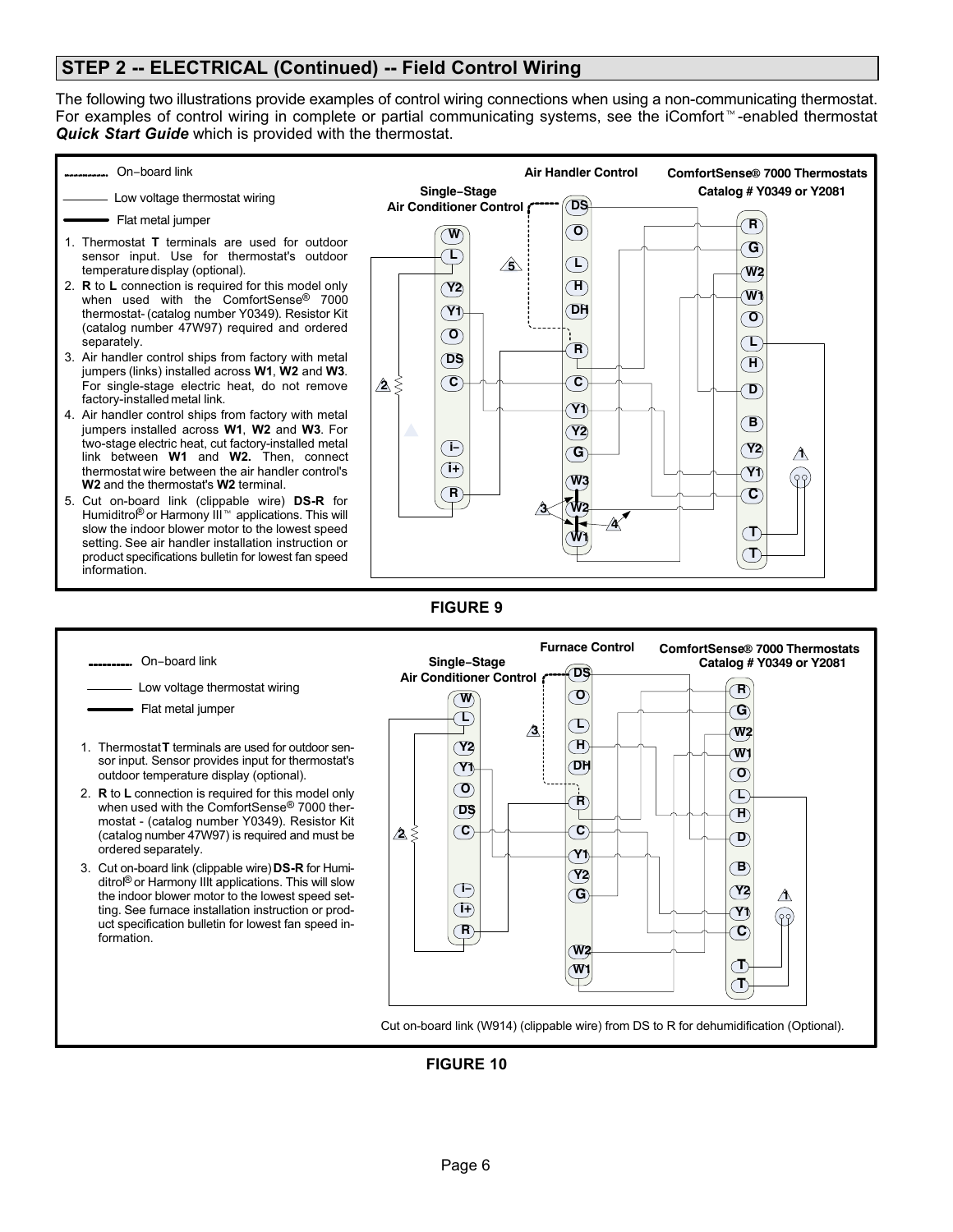### **STEP 3 -- REFRIGERANT PIPING — Flushing Existing Line Set & Indoor Coil**

**Flush the existing line set per the following instructions. For more information, refer to the Installation and Service Procedures manual available on DaveNet. CAUTION - DO NOT attempt to flush and re-use existing line sets or indoor coil when the system contains contaminants (i.e., compressor burn out).**

*NOTE - When installing refrigerant lines longer than 50 feet, refer to the Refrigerant Piping Design and Fabrication Guidelines manual available on DaveNet (Corp. 9351-L9), or contact the Technical Support Department Product Application group for assistance.*

*NOTE - For new or replacement line set installation, refer to Service and Application Note - Corp. 9112-L4 (C-91-4).* **TABLE 1**

|                                                                                              | Field<br><b>Connections</b> |                        | <b>Recommended Line Set</b> |                        |                                                      |  |  |  |
|----------------------------------------------------------------------------------------------|-----------------------------|------------------------|-----------------------------|------------------------|------------------------------------------------------|--|--|--|
| Model<br><b>Size</b>                                                                         | Liguid<br>Line              | <b>Suction</b><br>Line | Liguid<br>Line              | <b>Suction</b><br>Line | L <sub>15</sub><br><b>Line Sets</b><br>Feet (Meters) |  |  |  |
| $-024$                                                                                       | $3/8$ "                     | $3/4$ "                | $3/8$ "                     | $3/4$ "                | L <sub>15</sub> -41                                  |  |  |  |
| $-030$                                                                                       | (10)                        | (19)                   | (10)                        | (19)                   | $15 - 50'$ (5 - 15)                                  |  |  |  |
| $-036$                                                                                       | $3/8$ "<br>(10)             | $7/8$ "<br>(22)        | $3/8$ "<br>(10)             | $7/8$ "<br>(22)        | L <sub>15</sub> -65                                  |  |  |  |
| $-042$                                                                                       | $3/8$ "                     | $7/8$ "                | 3/8"                        | $7/8$ "                | $15 - 50'$ (5 - 15)                                  |  |  |  |
| $-048$                                                                                       | (10)                        | (22)                   | (10)                        | (22)                   |                                                      |  |  |  |
| $-060$                                                                                       | $3/8$ "<br>(10)             | $1 - 1/8$ ".<br>(29)   | 3/8"<br>(10)                | $1 - 1/8$ "<br>(29)    | <b>Field Fabricated</b>                              |  |  |  |
| NOTE – Some applications may require a field-provided 7/8" to<br>$4.410$ <sup>2</sup> $-1-1$ |                             |                        |                             |                        |                                                      |  |  |  |

**REFRIGERANT LINE SET — INCHES (MM)**

1-1/8" adapter

## **IMPORTANT !**

**If this unit is being matched with an approved line set or indoor unit coil that was previously charged with mineral oil, or if it is being matched with a coil which was manufactured before January of 1999, the coil and line set must be flushed prior to installation. Take care to empty all existing traps. Polyol ester (POE) oils are used in Lennox units charged with HFC-410A refrigerant. Residual mineral oil can act as an insulator, preventing proper heat transfer. It can also clog the expansion device and reduce system performance and capacity.**

**Failure to properly flush the system per this instruction and the detailed Installation and Service Procedures manual will void the warranty.**

# **WARNING**



When using a high pressure gas such as nitrogen to pressurize a refrigeration or air conditioning system, use a regulator that can control the pressure down to 1 or 2 psig (6.9 to 13.8 kPa).

# **WARNING**

Refrigerant can be harmful if it is inhaled. Refrigerant must be used and recovered responsibly. Failure to follow this warning may result in personal injury or death.

# **WARNING**



Fire, Explosion and Personal Safety Hazard. Failure to follow this warning could result in damage, personal injury or death. Never use oxygen to pressurize or purge refrigeration lines. Oxygen, when exposed to a spark or open flame, can cause fire and/or an explosion, that could result in property damage, personal injury or death.

# **WARNING**

Polyol ester (POE) oils used with HFC-410A refrigerant absorb moisture very quickly. It is very important that the refrigerant system be kept closed as much as possible. DO NOT remove line set caps or service valve stub caps until you are ready to make connections.

## **IMPORTANT !**

**Some scroll compressors have an internal vacuum protector that will unload scrolls when suction pressure goes below 20 psig. A hissing sound will be heard when the compressor is running unloaded. Protector will reset when low pressure in system is raised above 40 psig. DO NOT REPLACE COM-PRESSOR.**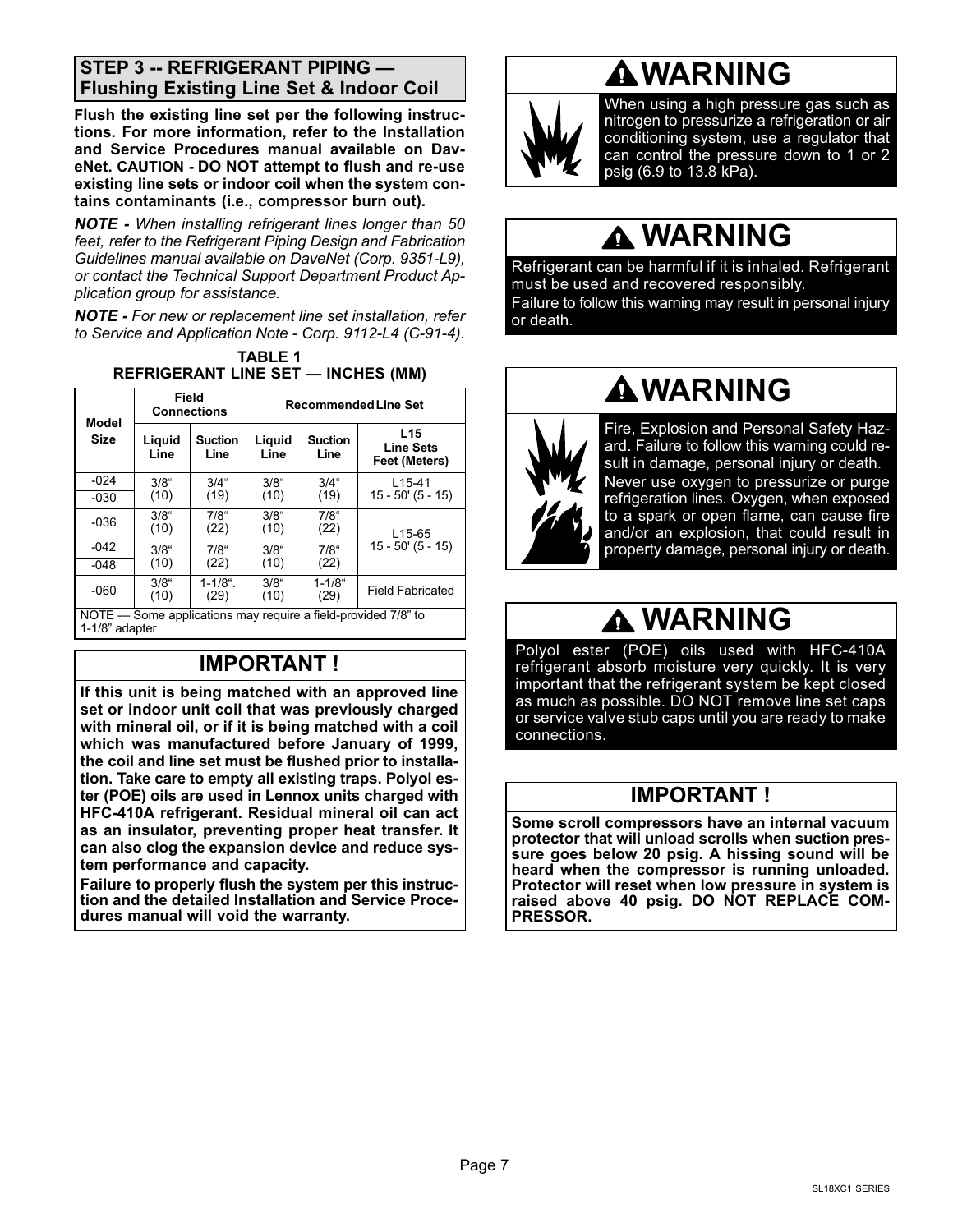### **STEP 4 -- REFRIGERANT PIPING -- Removing Existing Indoor Metering Device**



**\*IMPORTANT - Clean refrigerant is any refrigerant in a system that has not had compressor burn out. If the system has experienced burn out, it is recommended that the existing line set and indoor coil be replaced.**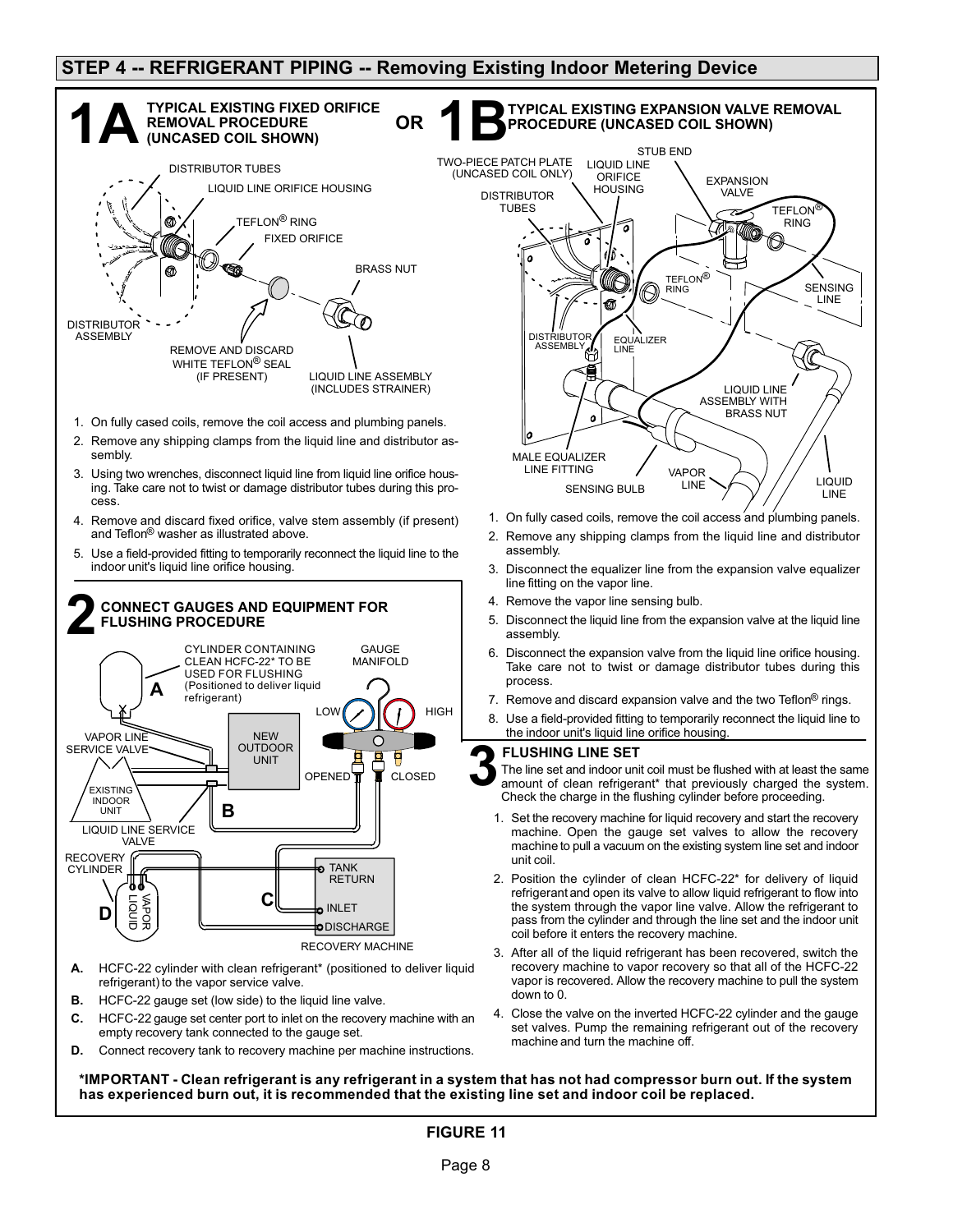### **STEP 5 -- REFRIGERANT PIPING -- Brazing Procedures**



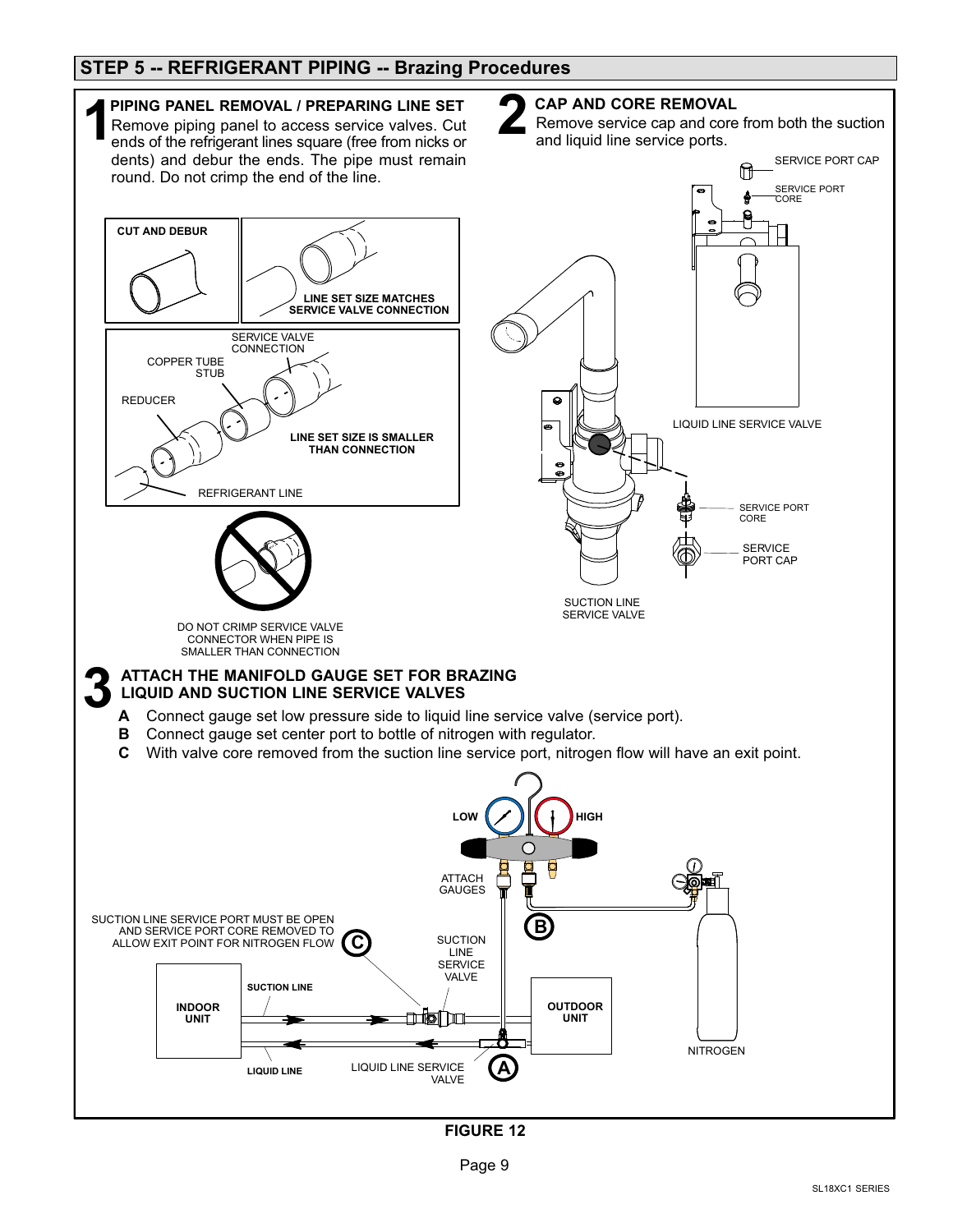# **ACAUTION**

Brazing alloys and flux contain materials which are hazardous to your health.

Avoid breathing vapors or fumes from brazing operations. Perform operations only in well-ventilated areas.

Wear gloves and protective goggles or face shield to protect against burns.

Wash hands with soap and water after handling brazing alloys and flux.

#### **WRAP SERVICE VALVES**

To help protect service valve seals during brazing, wrap water-saturated cloths around service valve bodies and copper tube stubs. Use additional water-saturated cloths under the valve body to protect the base paint.

## **FLOW NITROGEN 5**

Flow regulated nitrogen (at 1 to 2 psig) through the refrigeration gauge set into the valve stem port connection on the liquid service valve and out of the suction valve stem port. See steps **3A, 3B** and **3C** on previous page and below for manifold gauge setup.

#### **BRAZE LINE SET**

Cloths must remain water-saturated throughout the brazing and **6** cool-down process.

- **A.** Braze liquid line to liquid line service valve.
- **B.** Braze suction line to suction service valve.



Danger of fire. Bleeding the refrigerant charge from only the high side may result in pressurization of the low side shell and suction tubing. Application of a brazing torch to a pressurized system may result in ignition of the refrigerant and oil mixture. Check the high and low pressures before applying heat.



#### **WARNING**

**FIRE, PERSONAL INJURY, OR PROPERTY DAMAGE** may result if you do not wrap a water-saturated cloth around both liquid and suction line service valve bodies and copper tube stub while brazing the line set! The braze, when complete, must be quenched with water to absorb any residual heat.

Do not open service valves until refrigerant lines and indoor coil have been leak-tested and evacuated. Refer to Installation and Service Procedures manual found on DAVENET.

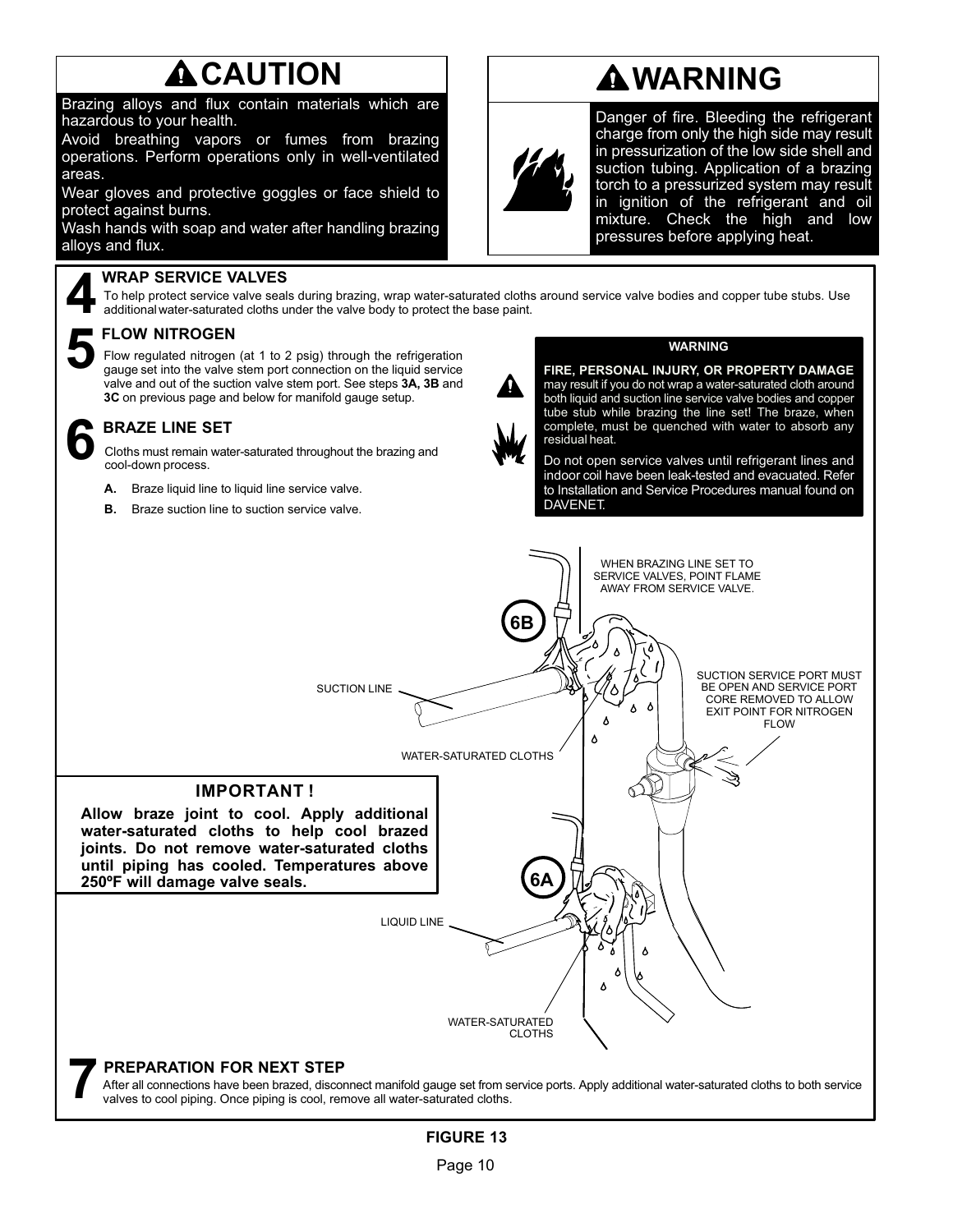### **STEP 6 -- INSTALLING INDOOR EXPANSION VALVE**



**FIGURE 14**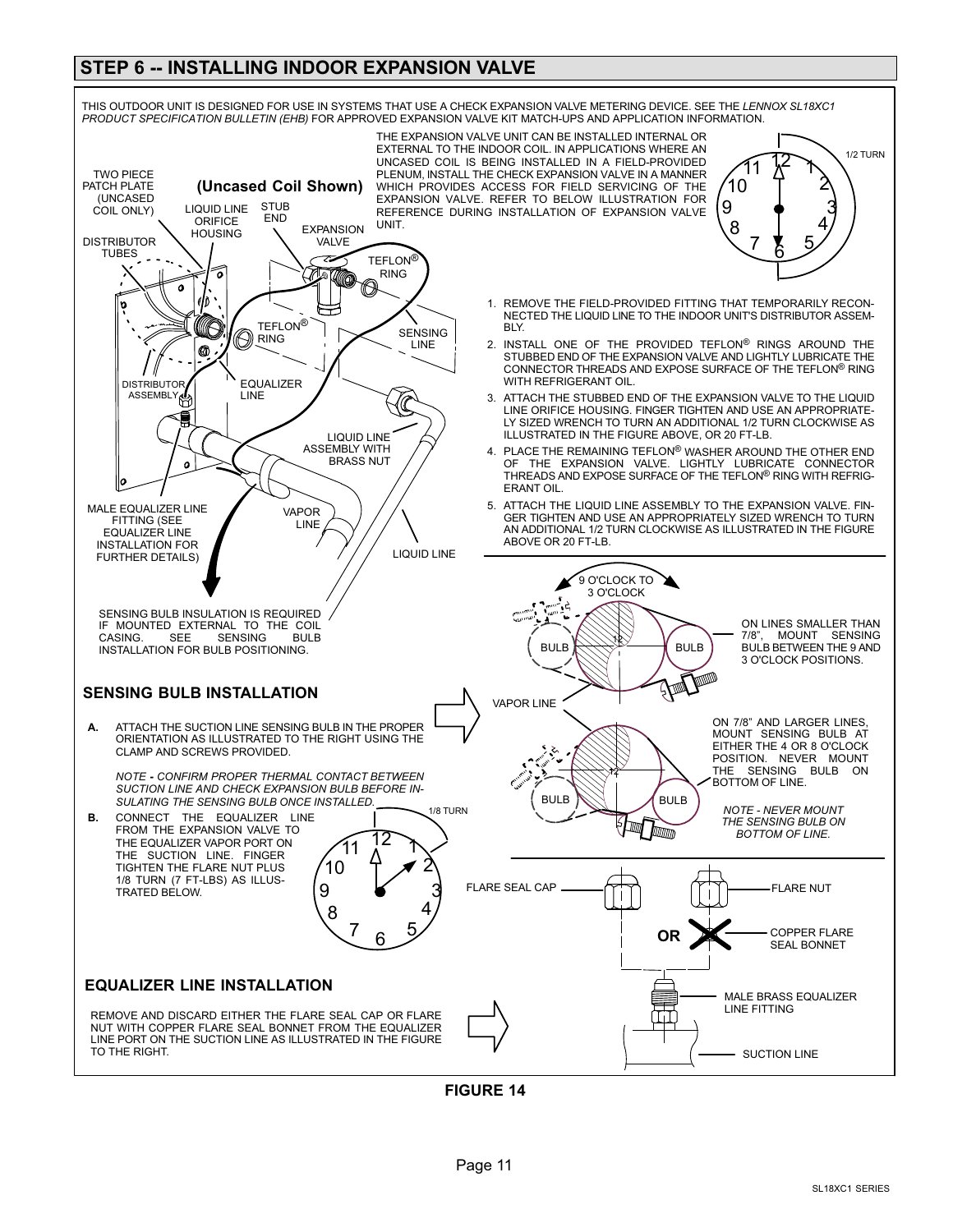

## **CONNECT GAUGE SET 1**

**A** Connect the high pressure hose of an HFC-410A manifold gauge set to the suction valve service port.

*NOTE — Normally, the high pressure hose is connected to the liquid line port. However, connecting it to the suction port better protects the manifold gauge set from high pressure damage.*

**B** With both manifold valves closed, connect the cylinder of HFC-410A refrigerant to the center port of the manifold gauge set.

*NOTE — Later in the procedure, the HFC-410A container will be replaced by the nitrogen container.*

#### **TEST FOR LEAKS**

After the line set has been connected to the indoor and outdoor units, check the line set connections and indoor unit for leaks. Use the following procedure to test for leaks: **2**

- **A** With both manifold valves closed, connect the cylinder of HFC-410A refrigerant to the center port of the manifold gauge set. Open the valve on the HFC-410A cylinder (vapor only).
- **B** Open the high pressure side of the manifold to allow HFC-410A into the line set and indoor unit. Weigh in a trace amount of HFC-410A. *[A trace amount is a maximum of two ounces (57 g) refrigerant or three pounds (31 kPa) pressure.]* Close the valve on the HFC-410A cylinder and the valve on the high pressure side of the manifold gauge set. Disconnect the HFC-410A cylinder.
- **C** Connect a cylinder of nitrogen with a pressure regulating valve to the center port of the manifold gauge set.
- **D** Adjust nitrogen pressure to 150 psig (1034 kPa). Open the valve on the high side of the manifold gauge set in order to pressurize the line set and the indoor unit.
- **E** After a few minutes, open one of the service valve ports and verify that the refrigerant added to the system earlier is measurable with a leak detector.
- **F** After leak testing, disconnect gauges from service ports.

#### **FIGURE 15**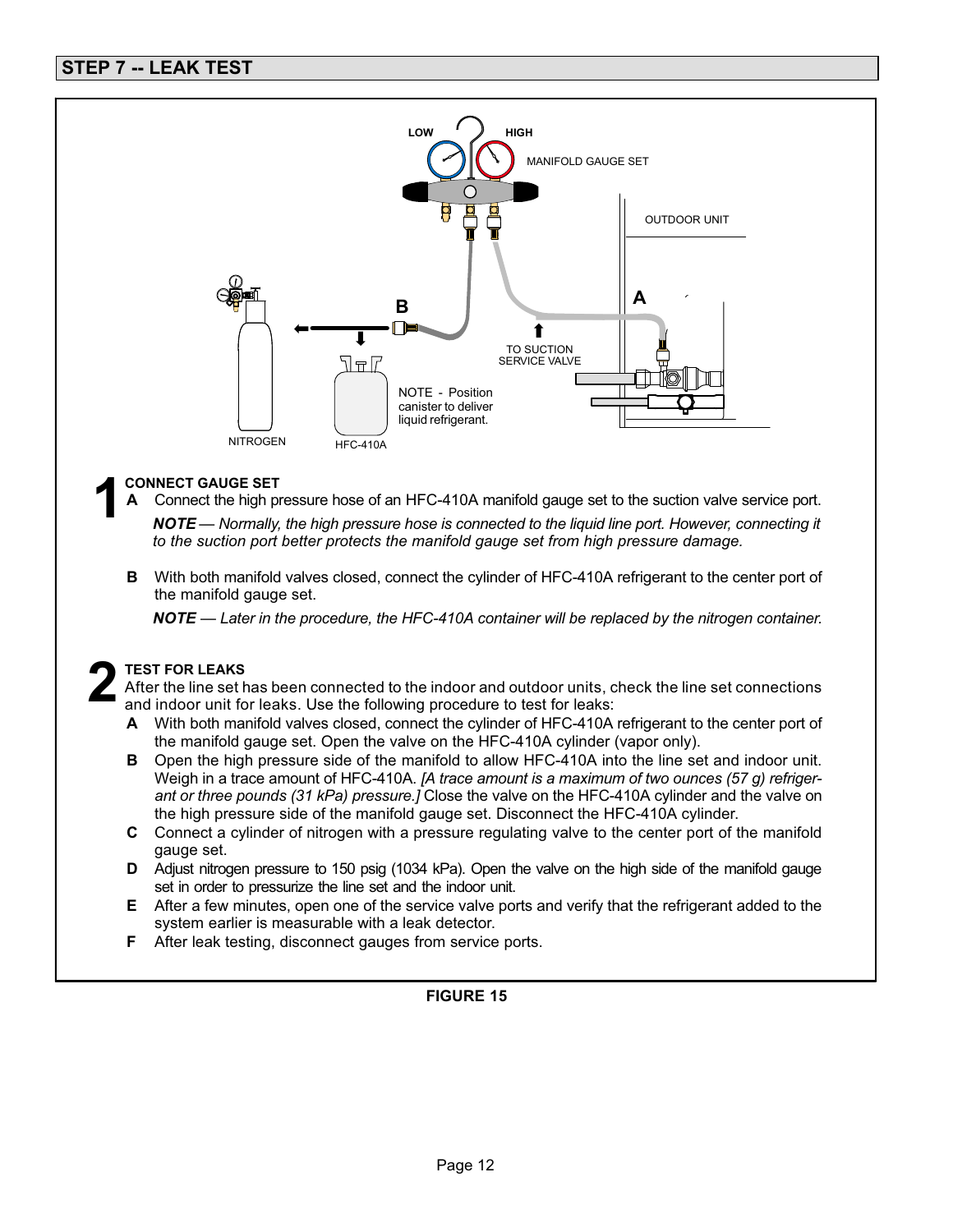## **STEP 8 -- EVACUATION**

Evacuating the system of non-condensables is critical for proper operation of the unit. Non-condensables are defined as any gas that will not condense under temperatures and pressures present during operation of an air conditioning system. Noncondensables and water suction combine with refrigerant to produce substances that corrode copper piping and compressor parts.





#### **EVACUATE LINE SET AND INDOOR COIL**

The unit is shipped with a factory refrigerant charge. The liquid and suction line valves were closed after final testing at the factory. Do not operate these valves until the line set and indoor coil have been evacuated and leak checked, or the charge is lost.

*NOTE - Do not use any portion of the factory charge for purging or leak testing. The factory charge is for filling the system only after a complete evacuation and leak check has been performed.*

Line set and indoor coil should be evacuated using the recommended deep vacuum method of 500 microns. If deep vacuum equipment is not available, the alternate triple evacuation method may be used by following the specified procedure.

If vacuum must be interrupted during the evacuation procedure, always break vacuum with dry nitrogen.

#### **Deep Vacuum Method**

The deep vacuum method requires a vacuum pump capable of pulling a vacuum to 500 microns and a vacuum gauge capable of accurately measuring this vacuum level. The deep vacuum method is the most positive way of assuring a system is free of air and water.

Watch the vacuum gauge as the system is pulling down. The response of the gauge is an indicator of the condition of the system (refer to figure [17\)](#page-13-0).

With no leaks in the system, allow the vacuum pump to run for 30 minutes minimum at the deep vacuum level.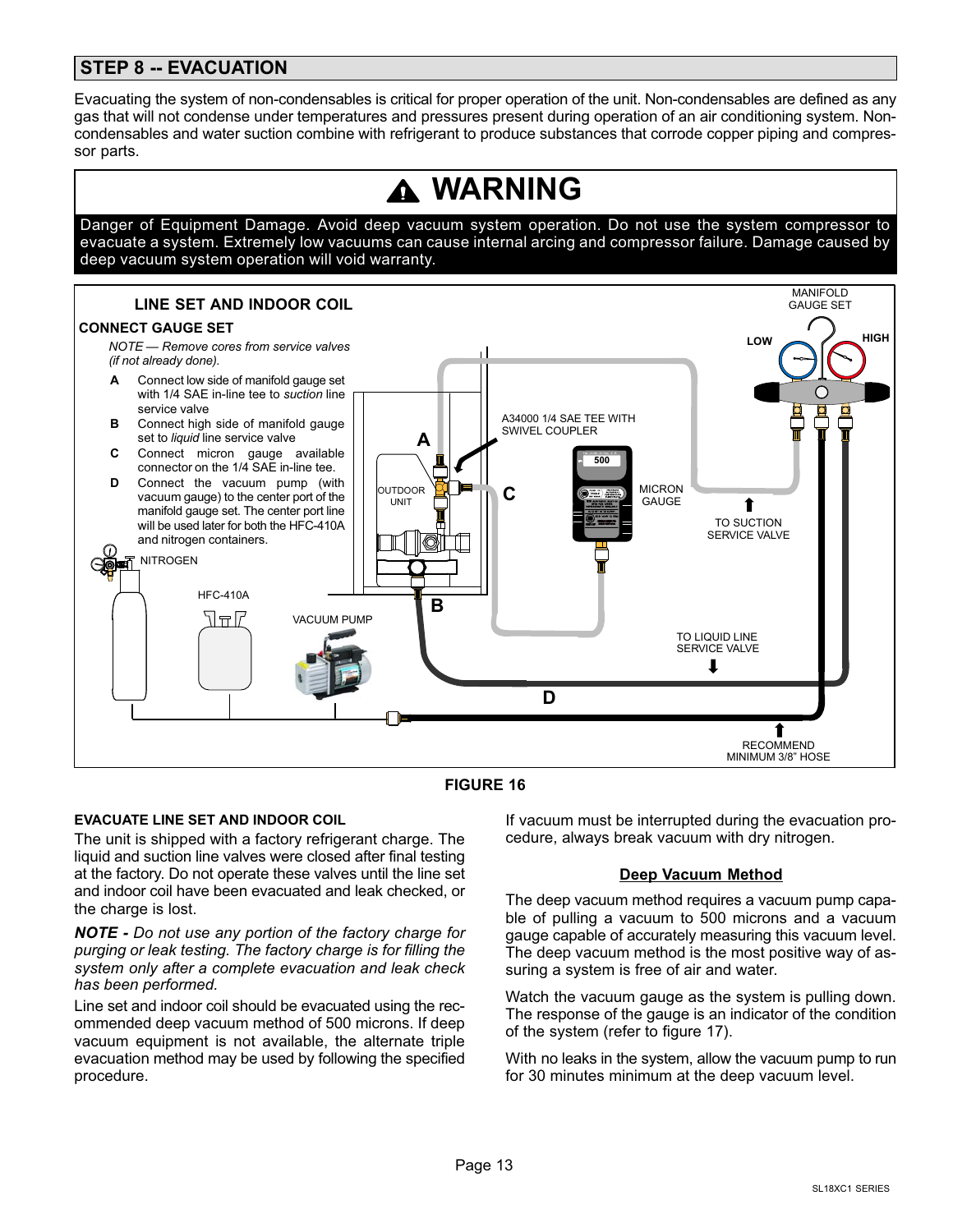<span id="page-13-0"></span>

### **FIGURE 17 Triple Evacuation Method**

The triple evacuation method should only be used when system does not contain any water in liquid form and vacuum pump is only capable of pulling down to 28 inches of mercury (711mm Hg). Refer to figure 18 and proceed as follows:



**FIGURE 18**

- 1. Pull system down to 28 inches of mercury (711mm Hg) and allow pump to continue operating for an additional 15 minutes.
- 2. Close manifold valves or valve at vacuum pump and shut off vacuum pump.
- 3. Connect a nitrogen cylinder and regulator to system and fill with nitrogen until system pressure is 2 psig.
- 4. Close nitrogen valve and allow system to stand for one hour. During this time, dry nitrogen will diffuse throughout the system absorbing moisture.
- 5. Repeat this procedure as indicated in figure 18.
- 6. After the final evacuation sequence, confirm there are no leaks in the system. If a leak is found, repeat the entire process after repair is made.
- 7. Reconnect the manifold gauge to the vacuum pump, turn the pump on, and continue to evacuate the line set and indoor unit until the absolute pressure does not rise above 500 microns (29.9 inches of mercury) within a 20-minute period after shutting off the vacuum pump and closing the manifold gauge valves. rise above 500 microns (29.9 inches of mercury)<br>a 20-minute period after shutting off the vacuum<br>and closing the manifold gauge valves.<br>Disconnect the manifold hose from the vacuum<br>and connect it to an inverted cylinder of
- 8. Disconnect the manifold hose from the vacuum pump and connect it to an inverted cylinder of  $HFC-410A$ positioned to deliver liquid refrigerant. Open the manifold gauge valve 1 to 2 psig in order to release the vacuum in the line set and indoor unit. Shut of the line set a<br>Perform the followin<br>Close manifold<br>Shut off HFC-
- 9. Perform the following:
	- $\bullet$ Close manifold gauge valves.
	- $\bullet$ Shut off  $HFC - 410A$  cylinder.
	- $\bullet$ Slowly open the service valves.
	- $\bullet$  Refer to the charging sticker on the unit to complete the outdoor unit installation.

### **Charging**

The SL18XC1 unit is factory-charged with enough HFC-410A refrigerant to accommodate a 15-foot length of refrigerant piping. Charge should be checked and adjusted using the tables provided on the charging procedure sticker on the unit access panel. Detailed information is given in the SL18XC1 Installation and Service Procedures manual, which is available on DaveNet.

## **Homeowner Information**

# **ACAUTION**

Before attempting to perform any service or maintenance, turn the electrical power to unit OFF at disconnect switch.

# **WARNING**

The State of California has determined that this product may contain or produce a chemical or chemicals, in very low doses, which may cause serious illness or death. It may also cause cancer, birth defects, or reproductive harm.

In order to ensure peak performance, your system must be properly maintained. Clogged filters and blocked airflow prevent your unit from operating at its most efficient level.

### **Homeowner Maintenance**

The following maintenance may be performed by the homeowner.

- Contact a licensed professional HVAC technician to schedule a yearly inspection and maintenance appointment for your equipment.
- Check the indoor unit filter each month and replace the filter, if necessary.

Have your Lennox dealer show you where your indoor unit filter is located. It will be either at the indoor unit (in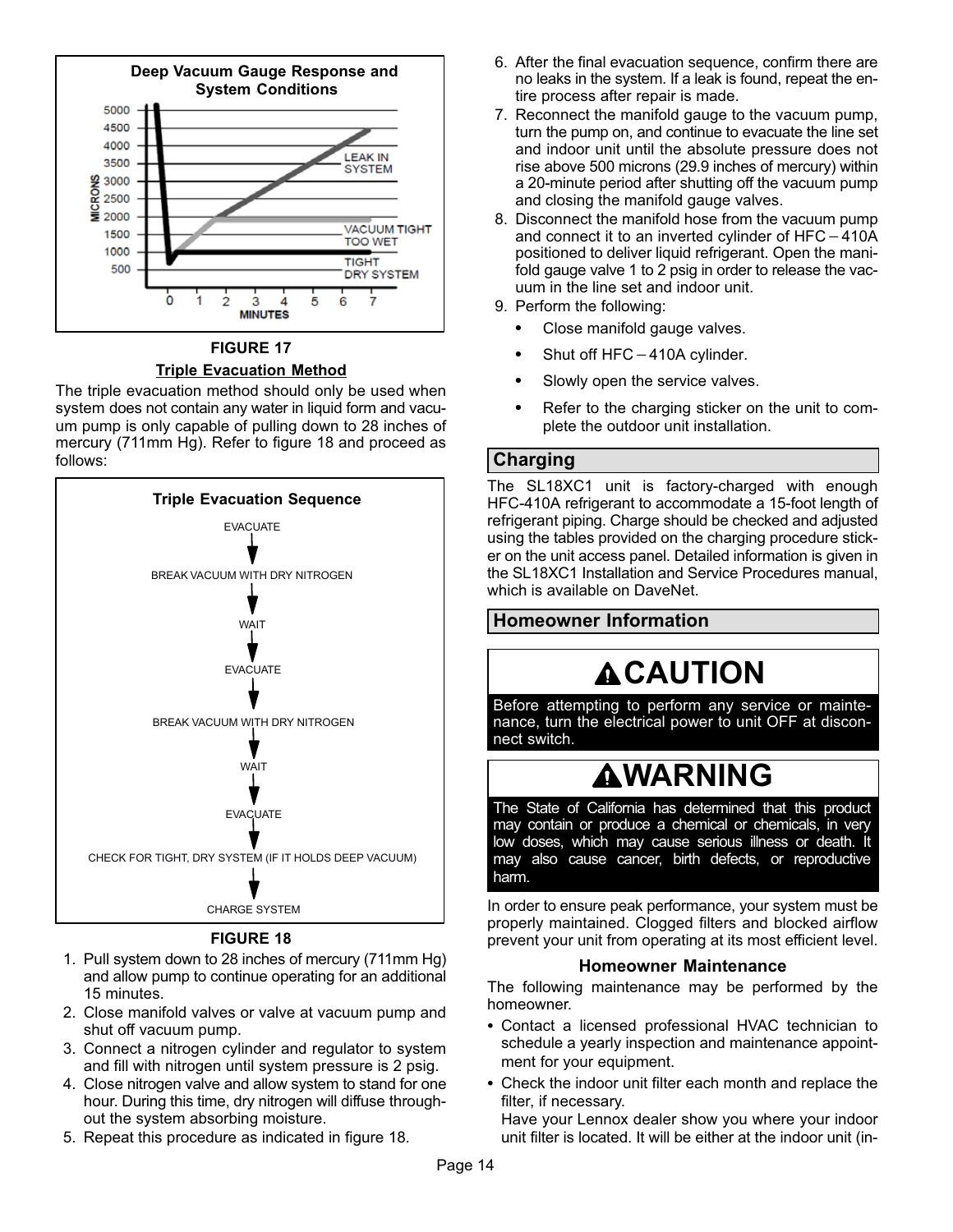stalled internal or external to the cabinet) or behind a return air grille in the wall or ceiling. Check the filter monthly and clean or replace it as needed.

Disposable filters should be replaced with a filter of the same type and size.

 Check the indoor unit drain line for obstructions monthly during the cooling season.

The indoor evaporator coil is equipped with a drain pan to collect condensate formed as your system removes humidity from the inside air. Have your dealer show you the location of the drain line and how to check for obstructions. (This would also apply to an auxiliary drain, if installed.)

- Check the area around the outdoor unit monthly and remove any obstructions that may restrict airflow to the outdoor unit. This would include grass clippings, leaves, or papers that may have settled around the unit.
- Trim shrubbery away from the unit and periodically check for debris which collects around the unit.
- During the winter months, keep the snow level below the louvered panels.

*NOTE - The filter and all access panels must be in place any time the unit is in operation. If you are unsure about the filter required for your system, call your Lennox dealer for assistance.*

## **IMPORTANT !**

**Sprinklers and soaker hoses should not be installed where they could cause prolonged exposure to the outdoor unit by treated water. Prolonged exposure of the unit to treated water (i.e., sprinkler systems, soakers, waste water, etc.) will corrode the surface of steel and aluminum parts, diminish performance and affect longevity of the unit.**

#### **Thermostat Operation**

See the ComfortSense**®** 7000 or iComfort**®**-enabled thermostat homeowner manual for instructions on how to operate your thermostat.

#### **Pre-Service Check**

If your system fails to operate, check the following before calling for service:

- . Verify room thermostat settings are correct.
- . Verify that all electrical disconnect switches are ON.
- . Check for any blown fuses or tripped circuit breakers.
- . Verify unit access panels are in place.
- . Verify air filter is clean.
- . If service is needed, locate and write down the unit model number and have it handy before calling.

#### **Professional Maintenance**

Your heating and air conditioning system should be inspected and maintained yearly (before the start of the cooling and heating seasons) by a licensed professional HVAC technician. You can expect the technician to check the following items. **These checks may only be conducted by a licensed professional HVAC technician.**

#### **Outdoor Unit**

- 1. Inspect component wiring for loose, worn or damaged connections. Also check for any rubbing or pinching of wires. Confirm proper voltage plus amperage of outdoor unit.
- 2. Check the cleanliness of outdoor fan and blade assemblies. Check condition of fan blades (cracks). Clean or replace them, if necessary.
- 3. Inspect base pan drains for debris and clean as necessary.
- 4. Inspect the condition of refrigerant piping and confirm that pipes are not rubbing copper-to-copper. Also, check the condition of the insulation on the refrigerant lines. Repair, correct, or replace as necessary.
- 5. Test capacitor. Replace as necessary.
- 6. Inspect contactor contacts for pitting or burn marks. Replace as necessary.
- 7. Check outdoor fan motor for worn bearings/bushings. Replace as necessary.
- 8. Inspect and **clean** outdoor coils, if necessary and note any damage to coils or signs of leakage.

## **NOTICE !**

**Failure to follow instructions will cause damage to the unit.** 

**This unit is equipped with an aluminum coil. Aluminum coils may be damaged by exposure to solutions with a pH below 5 or above 9. The aluminum coil should be cleaned using potable water at a moderate pressure (less than 50psi). If the coil cannot be cleaned using water alone, Lennox recommends use of a coil cleaner with a pH in the range of 5 to 9. The coil must be rinsed thoroughly after cleaning.** 

**In coastal areas, the coil should be cleaned with potable water several times per year to avoid corrosive buildup (salt).**

**Indoor Unit (Air Handler or Furnace)**

- 1. Inspect component wiring for loose, worn or damaged connections. Confirm proper voltage plus amperage indoor unit.
- 2. Inspect and clean or replace air filters in indoor unit.
- 3. Check the cleanliness of indoor blower and clean blower, if necessary.
- 4. Inspect the evaporator coil (Indoor) drain pans and condensate drains for rust, debris, obstructions, leaks or cracks. Pour water in pans to confirm proper drainage from the pan through to the outlet of the pipe. Clean or replace as necessary.
- 5. Inspect and clean evaporator (indoor) coil, if necessary.
- 6. Inspect the condition of the refrigerant lines and confirm that pipes are not rubbing copper-to-copper. Also, ensure that refrigerant pipes are not being affected by indoor air contamination. Check condition of insulation on the refrigerant lines. Repair, correct, or replace as necessary.
- 7. Inspect the duct system for leaks or other problems. Repair or replace as necessary.
- 8. Check for bearing/bushing wear on indoor blower motor. Replace as necessary.
- 9. Indoor unit inspections of gas- or oil-fired furnaces will also include inspection and cleaning of the burners,